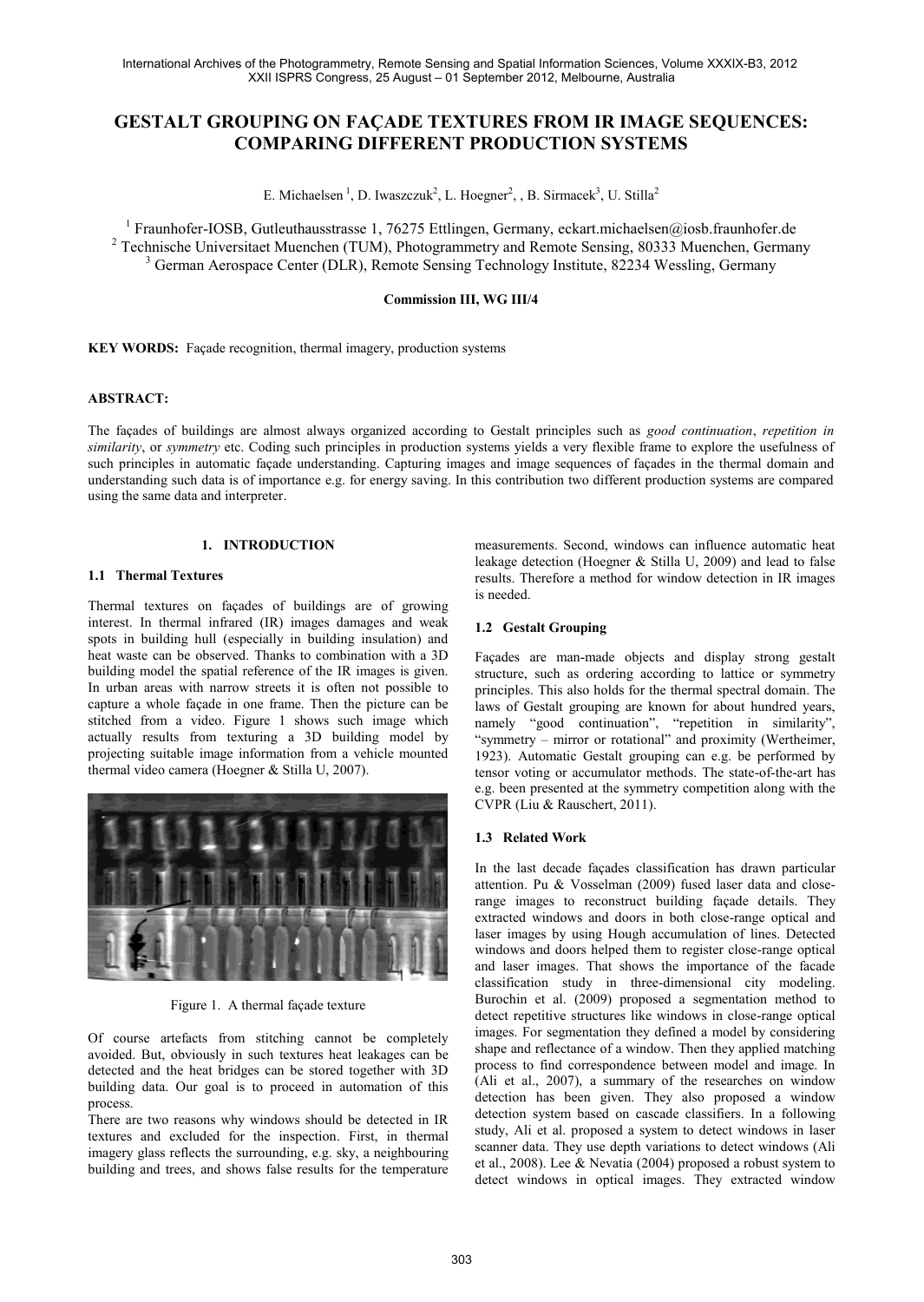boundaries searching for structures that satisfy regularity and symmetry rules. In addition to that, they extract threedimensional models of windows by searching for image features. Teboul et al. (2010) used shape grammars towards fixed tree representations which are able to capture a wide variety of building topologies for detailed facade segmentation. They obtained very high performance even for buildings which are partially occluded or which appear under different illumination conditions. Ripperda (2008) reversible jump Markov chain Monte Carlo (rjMCMC) for the estimation of optimal parameters for the windows and uses a formal grammar to describe their behaviour. Mayer & Reznik (2006) propose combination of Markov Chain Monte Carlo with information from Implicit Shape Models and with Plane Sweeping as well. Tanks to this they achieve a 3D interpretation of building facades determining windows and their 3D extent. In Mayer & Reznik (2008) the method is extended with self-diagnosis and model selection to choose the most appropriate model for the configuration of windows in terms of rows or columns.

Most of these algorithms are computationally expensive and not suitable for real time applications. Sirmacek (2011a) proposed a segmentation and graph theory based facade classification method with emphasis on real-time requirements. However, this method requires very uniform and also correctly ortho-rectified color images as input.

In Europe there has been a joint research effort on façade classification called eTRIMS (Foerstner et al., 2009). A special role plays the syntactic formulation of Gestalt laws. Inside eTRIMS such approach has been formulated in (Tylecek &Sara, 2011) using stochastic grammars for the description, and random sampling as search method.

A similar formulation uses production systems as declarative knowledge representation and special interpreters for search. This has the advantage of clear modularity and explicit declarative inclusion or exclusion of particular constraints or recursive principles. Thus comparison of their benefits or cons is facilitated. E.g. Matsuyama & Hwang (1990) have proposed the SIGMA system for automatic understanding of aerial images of man-made objects. This system featured declarative knowledge coding using production rules and a special interpretation scheme quite similar to the one used here. Unfortunately this work has not been continued. Another such approach was called BPI (Stilla & Michaelsen, 1997) and this is being continued as the GESTALT system (Michaelsen et al., 2010).

In Sirmacek (2011b) the usage of L-shaped feature primitives is proposed for window and door detection from thermal facade images. Iwaszczuk et al. (2011) suggest using local dynamic threshold and masked correlation for corner detection and orders detected window candidates into row and columns. In this paper we would like to merge the idea of detecting primitives (corners and L-shapes) with gestalt rules to find windows from thermal images robustly.

This contribution is organized as follows: Section 2 presents production systems in general and two special systems are presented coding the likely organization of windows on facades. Section 3 comparatively studies the behaviour of these systems on example data obtained in the city of Munich. The work closes with a discussion on the results and an outlook for future work in Section 4.

# **2. PRODUCTION SYSTEMS**

Structural knowledge e.g. about the part-of hierarchies of manmade objects, about geometric properties of their mutual arrangements, and about their appearance can be coded in a declarative way using systems of production rules.

# **2.1 Extraction of Primitives**

Prerequisite to all syntactic work on images is segmentation for primitive objects. Here a corner detector based on a masked correlation which consists of "on" and "off" fields and of "don't care" areas is applied. Masked correlation was originally applied by (Stilla, 1993) to recognise stamped characters. The advantage of this method is, that can cope with blurred edges. We adapt the idea of masked correlation to search for the changes in the intensity between façade and window. We place a "don't care" area between "on" and "off" fields, which helps to avoid blurring on the edges. The correlation coefficient *c* is

c = 
$$
a \cdot \frac{1}{\sqrt{\frac{m}{m_{-}}\left(\frac{\sigma_{+}}{\overline{g}_{+} - \overline{g}_{-}\right)^{2} + \frac{m}{m_{+}}\left(\frac{\sigma_{-}}{\overline{g}_{+} - \overline{g}_{-}}\right)^{2} + 1}}
$$
  
\n $a = \text{sgn} \left(\rho_{+} - \rho_{-}\right) \cdot \text{sgn} \left(\overline{g}_{+} - \overline{g}_{-}\right)$  (1)

where  $\rho_+$  – value of "*on*" mask,  $\rho_-$  – value of "*off*" mask,  $\bar{g}_+$  – mean value of intensity values in the image covered by "*on*" mask,  $\bar{g}$  – mean value of intensity values in the image covered by "*off*" mask, *m<sup>+</sup>* – number of "*on*" pixels in the mask, *m-*– number of "*off*" pixels in the mask, *m* – number of "*on*" and "*off*" pixels in the mask,  $\sigma_{+}$  – standard deviation of intensity values covered by " $on$ " mask,  $\sigma$  – standard deviation of intensity values covered by "*off*" mask.

Four corner types are assumed: upper left, upper right, lower right and lower left. Each type is correlated with the whole image and pixels which result in a correlation coefficient higher than our detection threshold are selected. The selected pixels are coded with the orientation attribute of primitive instances ("upper left", "upper right", "lower right" and "lower left") and with its correlation coefficient *c*. In Fig. 2 exemplary corner detection is presented. For the red, green, blue and yellow pixels the correlation coefficient was higher than the detection threshold. Colours encode the orientation attribute. For a typical façade image some 20,000 such pixels remain from texture of e.g. in this case 1024 x 524.



Figure 2. Corners extracted in a thermal façade textures: red - "upper left", green - "upper right", blue - "lower right" and yellow - "lower left"

It is obvious that for each corner perceived by a human observer several such pixels cluster together. Following Marr's principle of avoidance of early decisions these objects would be entered into the production system as primitives – using an according clustering production as first knowledge source. However, this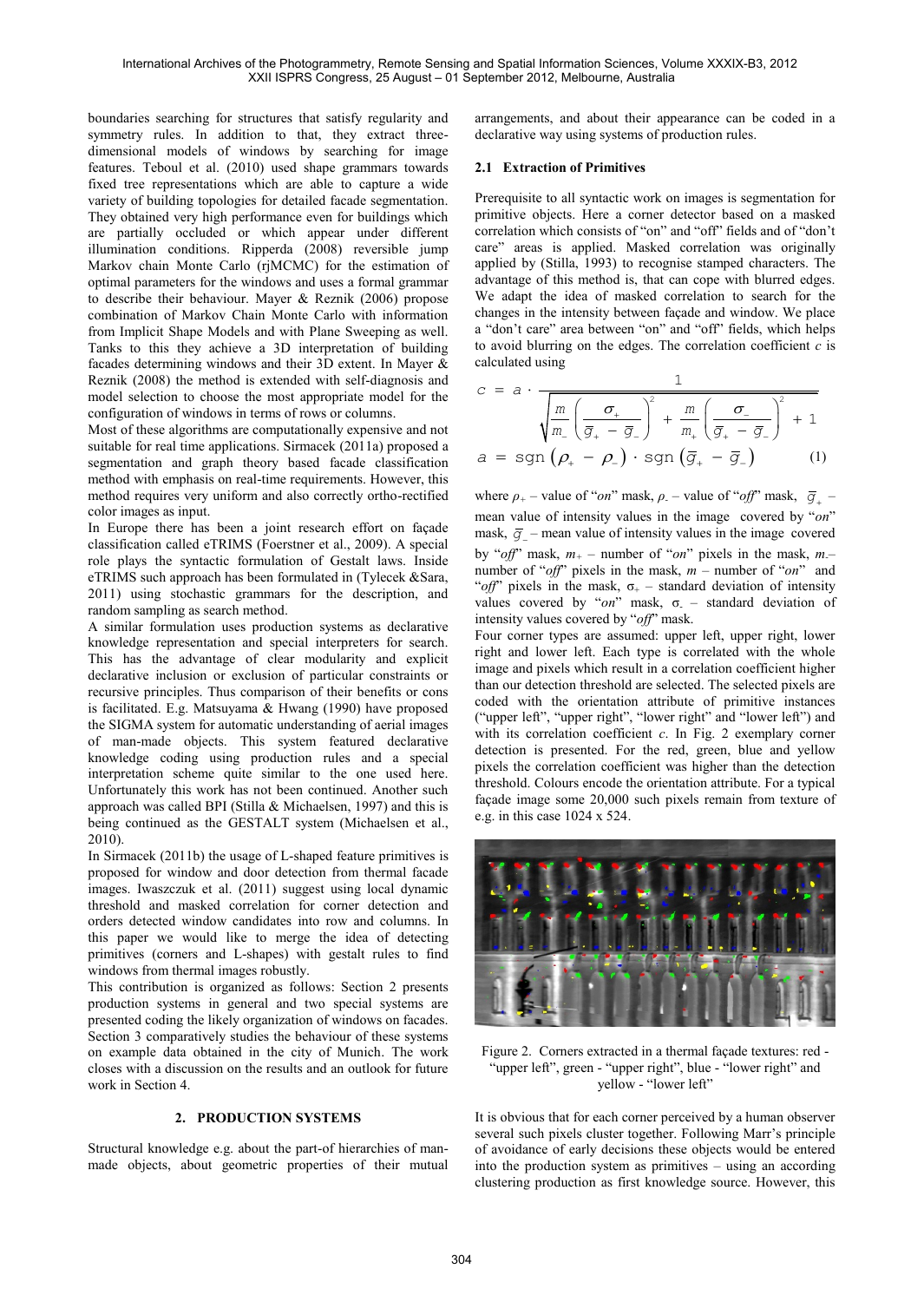overloads the computational resources necessary for the following reasoning currently available. So we decided to perform a non-maximum suppression as is usually performed in computer vision. Only 365 L-primitive instances remain which are displayed on black ground in Fig. 3.



Figure 3. Primitives extracted after non-maximum suppression

From this figure the reader may estimate what is lost during the primitive extraction phase. Recall that the following symbolic process only sees these data, not the image itself.

# **2.2 Two Different Production Systems**

The paper reports experiments with different types of production rules representing lattice grouping and symmetry grouping. Three variants are compared – see Tab. 1:

1) *"canonical"* the natural common sense part-off hierarchy is: A façade consists of a vertical column of (two or three) horizontal rows of (e.g. a dozen) windows; these windows are of same size and shape; each window consists of an upper Ustructure and a lower U-structure and each of these consists of two L-primitives in according symmetric convex configuration. A careful look at the set of primitives given e.g. in Fig. 3 shows that only a minority of the windows perceived by humans in Fig. 2 allow reduction to instances Rectangle according to this system. Most often something is missing or badly displaced. Accordingly, the grouping of non-trivial Row and Lattice instances will also fail. There is little sense in trying automatic interpretation with this system.

2) Experience shows that often one corner is missing, while other corners appear multiply in displaced versions. There is a standard approach to cope with such situation: The symmetry axes of one vertical U-structure and one horizontal U-structure are intersected. Additionally, one side of these structures must be quite close to one of the other, and of course again convexity is demanded. Thus even incomplete windows can be instantiated, and attributed with height and width. But they will be instantiated multiply, and for this reason a clustering production is included, that fuses several such adjacent Intersect instances into one Rectangle object. The rest of the system – namely grouping into rows and lattices is the same. All systems used here first group in horizontal direction and then in vertical. Experiments with this system are reported below.

3) The third variant attempts to group the window corners into rows first. This has the advantage that some of the corners have higher probability of appearing than others (according to their orientation). Quite long such rows can be grouped, and thus the generator vector (shift from one window to the next) can be estimated with good precision. Then from two such rows a row of U-structures can be built simultaneously with all parts in one, and afterwards a row of windows with common width and height for all windows which are part of it. So this follows a different part-of hierarchy than the one used above. This follows the idea that two nearby rows of structures having the same generator with high accuracy probably result from the same repetitive pattern. We can be more liberal with biased displacements such as shear and un-biased displacements will be averaged out by the previous grouping. Experiments with this system are also reported below.

| Left-hand          | Right-hand               | constraint           |  |
|--------------------|--------------------------|----------------------|--|
| U-structure        | L-primitive, L-primitive | symm. & convex       |  |
| Rectangle          | U-structure, U-structure | symm. & convex       |  |
| Row                | Rectangle, Rectangle     | horizontal proximity |  |
| Row                | Row, Rectangle           | good continuation    |  |
| Lattice            | Row, Row                 | vertical proximity   |  |
| Lattice            | Lattice, Row             | good continuation    |  |
| System "canonical" |                          |                      |  |

| U-structure            | L-primitive, L-primitive | symm. & convex       |  |
|------------------------|--------------------------|----------------------|--|
| Intersect              | U-structure, U-structure | prox. & orthogonal   |  |
| Rectangle              | Intersect, , Intersect   | proximity            |  |
| Row                    | Rectangle, Rectangle     | horizontal proximity |  |
| Row                    | Row, Rectangle           | good continuation    |  |
| Lattice                | Row, Row                 | vertical proximity   |  |
| Lattice                | Lattice, Row             | good continuation    |  |
| System "windows first" |                          |                      |  |

| L-Row                | L-primitive, L-primitive | horizontal proximity      |
|----------------------|--------------------------|---------------------------|
| L-Row                | L-Row, L-primitive       | good continuation         |
| U-Row                | L-Row, L-Row             | parts(sym. $&$ conv.) $&$ |
|                      |                          | similar generator         |
| Row                  | U-Row, U-Row             | orthogonal & similar      |
|                      |                          | generator                 |
| Lattice              | Row, Row                 | vertical proximity        |
| Lattice              | Lattice, Row             | good continuation         |
| System "L-rows first |                          |                           |

Table 1. Production systems

# **2.3 Automatic Interpretation**

**Search:** The grouping uses the interpretation system proposed by Michaelsen et al. (2011) which is a successor of the BPI system (Stilla & Michaelsen, 1997). Two types of productions are feasible: Normal form productions and cluster productions. Only one cluster production rule is used here (third of the *"windows first")*, all others are normal forms. Each production tests a geometrical constraint on the right hand side objects and in case of success infers and assesses a new left hand side object. Primitives must be assessed by the extraction process. The assessments are important because the search of the interpreter is mainly assessment driven. Optional top-down acceleration of the search is possible and recommended. The search can be terminated either by exhausting all possibilities, or after a time limit is reached, or when the first target object is found.

**Decision:** As result of a search a set of non-primitive instances has been accumulated. A decision procedure must be defined selecting from these a single or a small sub-set that can serve as result e.g. for the next step of the analysis. First one or few object classes are picked; here these are Row and Lattice objects. From these first the best object is selected; here the Lattice instance containing most windows, and among these the one that is best assessed by the search process, and if there is no lattice than the best Row instance. All instances similar to this one are suppressed by local inhibition, and then the next best is picked, and so forth. Such rank ordering of accumulated interpretation results follows von Hansen et al. (2006). In the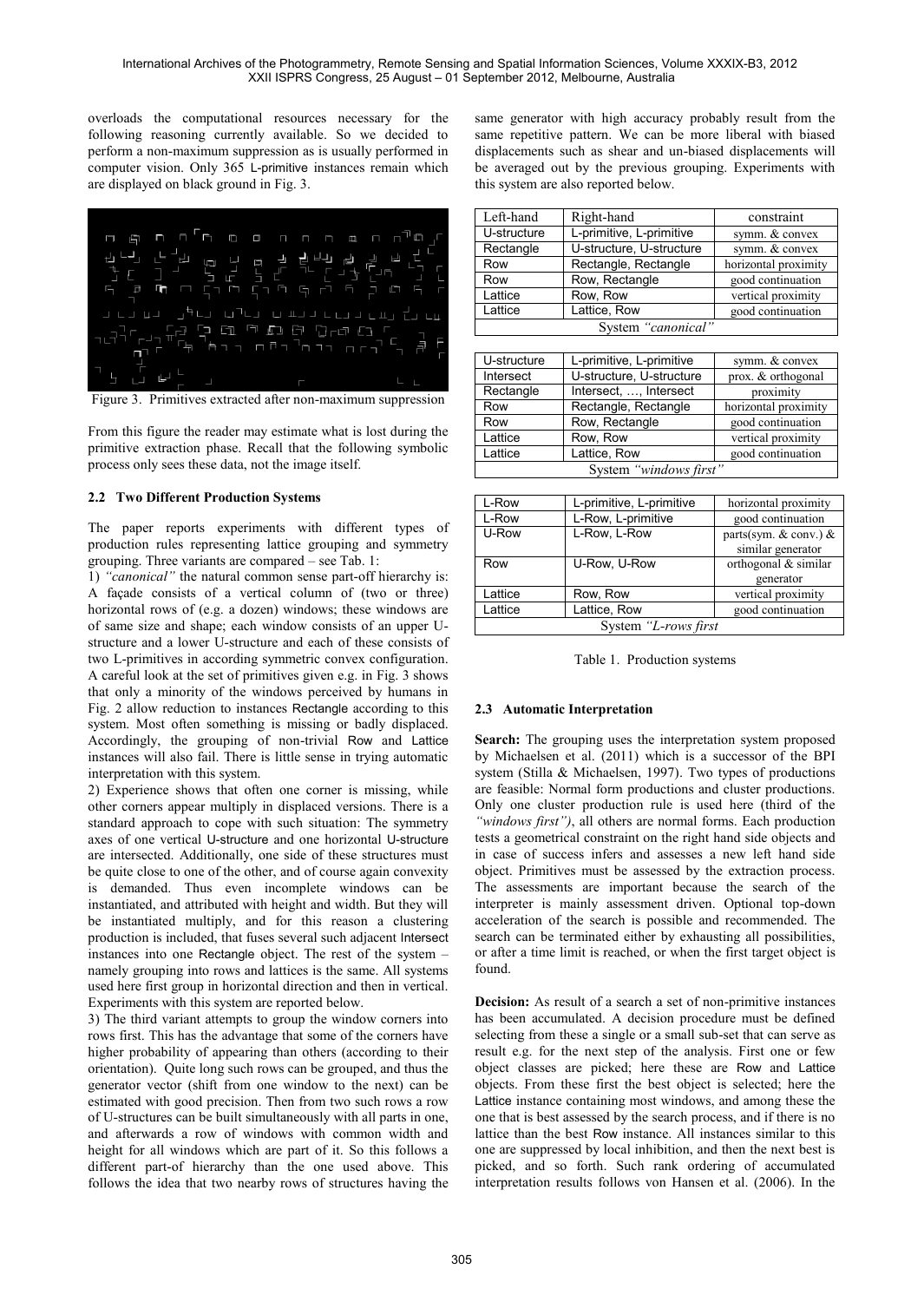International Archives of the Photogrammetry, Remote Sensing and Spatial Information Sciences, Volume XXXIX-B3, 2012 XXII ISPRS Congress, 25 August – 01 September 2012, Melbourne, Australia

following Section 3 the best five instances in this rank order are displayed.

#### **3. EXPERIMENTS**

Images of the temperature on facades in Munich have been obtained such as displayed in Fig. 1. All the systems are evaluated on the primitives displayed in Fig.2. There is little chance in obtaining any usable result with the system "canonical" system presented in Tab. 1. E.g. most of the windows are incomplete, and some primitives are badly displaced. Results of running system 2 and 3 of Table 1 are given below. The computational effort has been fixed by stopping the search after the same fixed time. The five best ranking results are displayed in Figs. 4 and 5.

#### **3.1 Results with the "windows first" system**

From the 365 L-primitive instances 291 U-structure, 331 Intersect, 139 Rectangle, 31053 Row, and 0 Lattice objects have been inferred.

Figure 4 displays a result obtained after searching the data using the production system that looks for windows by clustering intersections of nearby orthogonal U-structures. With our preliminary parameter setting this can find almost all parts of the salient upper window row (one window in the middle and one on the right margin missing). Row gestalts are indicated by yellow rectangles connected by a blue line. The best gestalt contains nine windows; second best in rank is a four window row on the right side, where the generator is found with good precision also, but the window sizes are a little too small. Third and fourth in rank are coincident with parts of the best, each containing only six windows.

The middle row of windows appears badly disturbed. The fifth in rank Row gestalt sees four wide windows there. It guesses a generator which is in 4/3 harmony with the correct one. This has got to be regarded as failure. Without knowledge on the particular form or size of the windows this cannot be avoided. Looking on the primitives in Figure 3 only even a human observer would be tempted to see such illusory gestalt. Below, on the first floor nothing is found. Since neither the generator nor the window size matches no Lattice object can be instantiated.



Figure 4. Result with "windows first" productions

# **3.2 Results with the "L-row first" system**

From the 365 L-primitive instances 23381 L-Row, 9422 U-Row, 18864 Row, and 176 Lattice objects have been inferred with the same computational effort as in Sect.  $3.1 - i.e.$  300 seconds in eight parallel threads and resorting the queue after 64 hypotheses, using pure bottom-up data-driven control.



Figure 5. Result with "rows first" productions

Figure 5 displays again the best five resulting instances, two lattices and three rows. Both lattices contain 2x5 windows and the vertical spacing is estimated roughly correct. The upper row alone is less complete than in Section 3.1 (one row of eight members and one of seven with overlap). But there are also results with correct generator and window size on the middle row (one row of five members). Still, the phase of the middle rows is estimated wrongly; they are all displaced left and a little upward. Below, on the first floor again nothing is found.

#### **4. DISCUSSION AND CONCLUSION**

Obviously, such data are not easy to be parsed. But we can state the following: An object with non-trivial part-of structure – such as a façade – may be decomposed in different ways using different kinds of non-terminal objects in between. Here we have given three different decompositions of façade objects coded as production systems. It turns out that while the systems seem equivalent in the generative right-to-left direction  $-$  e.g. for use for façade rendering - they do not yield the same behaviour in the reducing direction, i.e. for recognition. In fact those systems that code natural, common sense decomposition such as *"a façade consists of a stack of rows; each row consists of windows of equal size; each window consist of an upper and a lower U-structure matching; and each such U-structure is made up of two matching L-primitives"* won't work for recognition at all.

If one is determined to use a production system in reducing direction performing recognition by parsing real data – in particular data that contain a large portion of additional clutter primitives and also lots of omissions, such as from thermal mosaics – the decomposition into non-primitives must be chosen with care and different possibilities should be tested including non-intuitive decompositions such as grouping the primitives into rows first and composing the windows afterwards simultaneously on all windows of a row.

The presented results strongly depend on the reliability of the corner detector. A huge number of false and missing detections of the corners can lead to errors in whole algorithm. Poor detection rate of the presented method (Figure 4 and Figure 5) is related to the texture reconstruction techniques, which sticks many images of a video to one image. In this process small distortions cannot be avoided. Considering Figure 3 also a human would have difficulties to recognize windows. Improving the matching between frames would reduce distortions and would deliver better results.

The results also depend on the constraints given in the rightmost column of Table 1. These contain threshold parameters to be chosen by an expert familiar with the issue.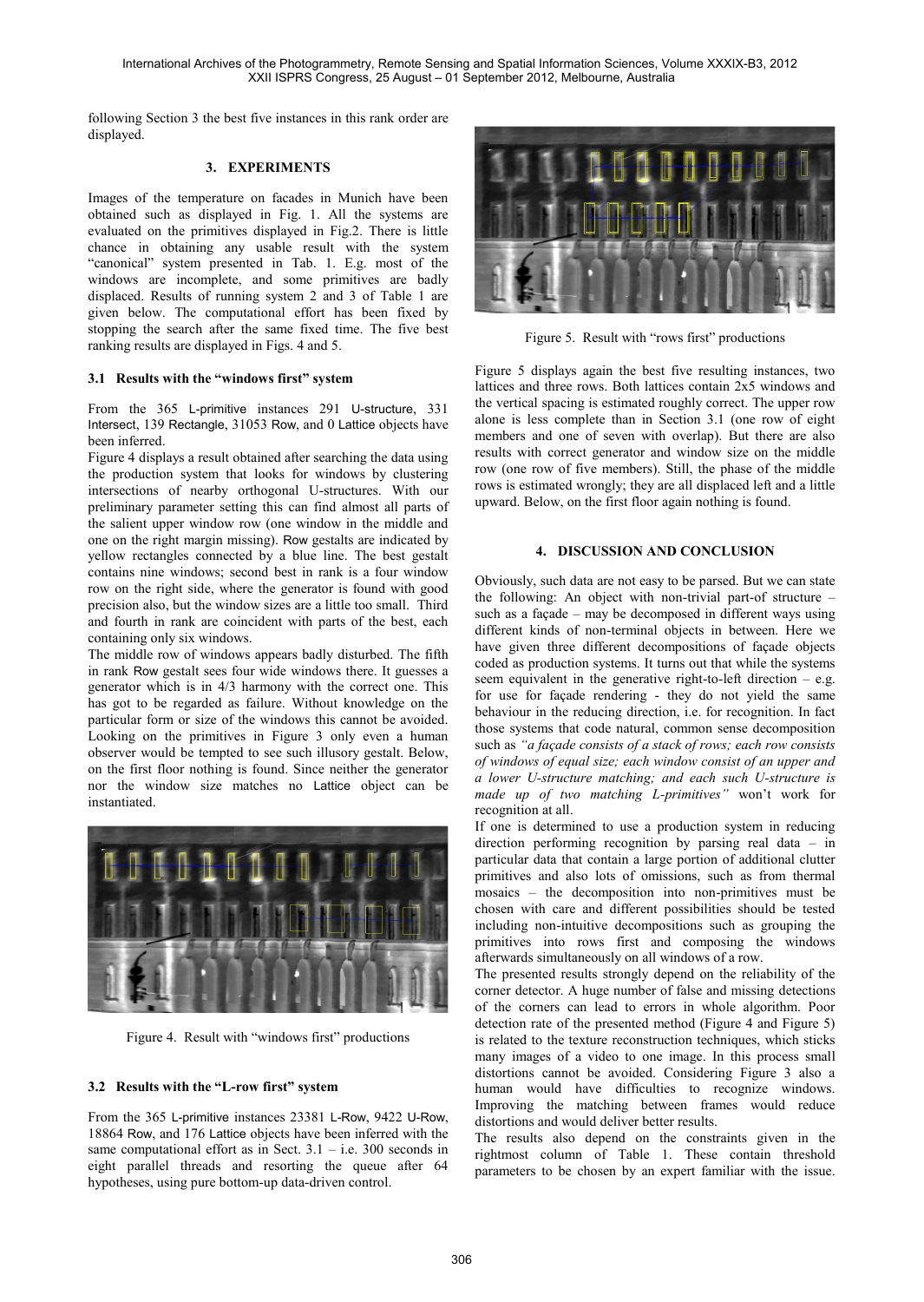The systems compared here use of course the same constraints – where possible. But some predicates do appear only in one or the other variant, and an unskilled setting in one variant might lead to an unfair comparison. This can be fixed when all such parameters are optimally chosen based on sufficient and representative data labelled by experts.

Minor further dependence of the results may be seen in different parameters used in the interpretation search – e.g. the number of parallel threads, overall time-limit, or top-down settings. The latter is switched off here, in order to improve comparability. And the computational effort was chosen large enough so that little influence can be assumed. Experience shows that also the setting of the parameters of the decision step is of little influence to the result.

# **4.1 Outlook**

More experiments are needed, in particular also regarding row (and lattice) grouping according to the constant double ratio principle of pinhole projection. This could be performed on the original images, avoiding any re-sampling. Hopefully the displacement problems are not so bad in that case.

Missing detections might be treated by extrapolation. That is by prolonging the best gestalts and thus generating hypotheses about the position and sizes of the windows with high precision. Then an appearance model can be averaged from the gray values found at the known positions and matched with the values found at hypothesis locations.

The a vertical constraint demanding that window columns should also be vertically grouped may be added, fostering acceptable results on difficult data, such as here in the middle row. And the interpreter is too slow. There should be ways of improving it by hash techniques etc.

# **References**

Ali, H., Seifert, C., Jindal, N., Paletta, L., and Paar, G. (2007) Window detection in facades, *14th International Conference on Image Analysis and Processing (ICIAP)*, vol. 1, pp. 837–842.

Ali, H., Ahmed, B., and Paar, G., (2008) Robust window detection from 3d laser scanner data. *Congress on Image and Signal processing (CISP'08)*, vol. 2, pp. 115–118.

Burochin, J., Tournaire, O., and Nicolas, P. (2009) An unsupervised hierarchical segmentation of a facade building image in elementary 2d models. *ISPRS Workshop on Object Extraction for 3D City Models, Road Databases and Traffic Monitoring - Concepts, Algorithms and Evaluation (CMRT'09)*.

Foerstner, W., Neumann, B., Sara, R., Petrou, M., Hotz, L. (2009): eTRIMS - E-Training for Interpreting Images of Man-Made Scenes.<http://www.ipb.uni-bonn.de/projects/>

von Hansen, W., Michaelsen, E., Thoennessen, U. (2006): Cluster analysis and priority sorting in huge point clouds for building reconstruction. In: Tang, Y.Y. (ed.): *ICPR 2006,* vol. 1., pp. 23-26.

Hoegner L, Stilla U (2007) Automated generation of 3d points and building textures from infrared image sequences with ray casting. In: Stilla U, Meyer H, Rottensteiner F, Heipke C, Hinz S (eds) PIA07 - Photogrammetric Image Analysis 2007. International Archives of Photogrammetry, Remote Sensing and Spatial Geoinformation Sciences, Vol 36(3/W49B):65-70

Hoegner L, Stilla U (2009) Thermal leakage detection on building facades using infrared textures generated by mobile mapping. Joint Urban Remote Sensing Event (JURSE 2009). IEEE

Iwaszczuk D., Hoegner L., Stilla U. (2011) Detection of windows in IR building textures using masked correlation. In: Stilla U, Rottensteiner F, Mayer H, Jutzi B, Butenuth M (Eds.) Photogrammetric Image Analysis, ISPRS Conference - Proceedings. Lecture Notes in Computer Science, Vol. 6952, Springer: 133-146

Lee, S. and Nevatia, R. (2004) Extraction and integration if window in a 3d building model from ground view images. *Proceedings of the 2004 IEEE Computer Society Conference on Computer Vision and Pattern Recognition*, vol. 2, no. 1, pp. 113–120.

Liu, Y., Rauschert, I. (2011): Symmetry Detection from Real World Images. Competition and workshop along with the CVPR

<http://vision.cse.psu.edu/research/symmComp/index.shtml>

Matsuyama, T., Hwang, V.S.-S., (1990) *Sigma a Knowledgebased Image Understanding System*. Plenum Press, New York.

Mayer, H. and Reznik, S. (2006) MCMC Linked with Implicit Shape Models and Plane Sweeping for 3D Building Facade Interpretation in Image Sequences. In: *International Archives of the Photogrammetry, Remote Sensing and Spatial Information Sciences*, Vol. (36) 3, pp. 130–135.

Mayer, H. and Reznik, S. (2008) Implicit Shape Models, Self-Diagnosis, and Model Selection for 3D Facade Interpretation. Photogrammetrie - Fernerkundung - Geoinformation 2008 (3), S. 187-196

Michaelsen E., Doktorski, L., Lütjen, K., 2011. An accumulating interpreter for cognitive vision production systems. *Pattern Recognition and Image Analysis*, 21 (3), pp. 410-414.

Michaelsen, E., Stilla, U., Soergel, U., Doktorski, L., 2010. Extraction of building polygons from SAR images. Grouping and decision-level in the GESTALT system. *Pattern recognition letters,* 31 (10), pp. 1071-1076.

Pu, W. and Vosselman, G. (2009) Refining building facade models with images. *ISPRS Workshop on Object Extraction for 3D City Models, Road Databases and Traffic Monitoring - Concepts, Algorithms and Evaluation* (CMRT'09),.

Ripperda, N. (2008) Grammar Based Facade Reconstruction using RjMCMC. PFG Photogrammetrie Fernerkundung Geoinformation. Stuttgart: Schweizerbartsche Verlagsbuchhandlung, vol. 2008(2) pp. 83—92

Sirmacek, B. (2011a) Graph Theory and Mean Shift Segmentation Based Classification of Building Facades. *Joint Urban Remote Sensing Event (JURSE'11)*, Muenchen, Germany.

Sirmacek, B., Hoegner, L., and Stilla, U. (2011b) Detection of windows and doors from thermal images by grouping